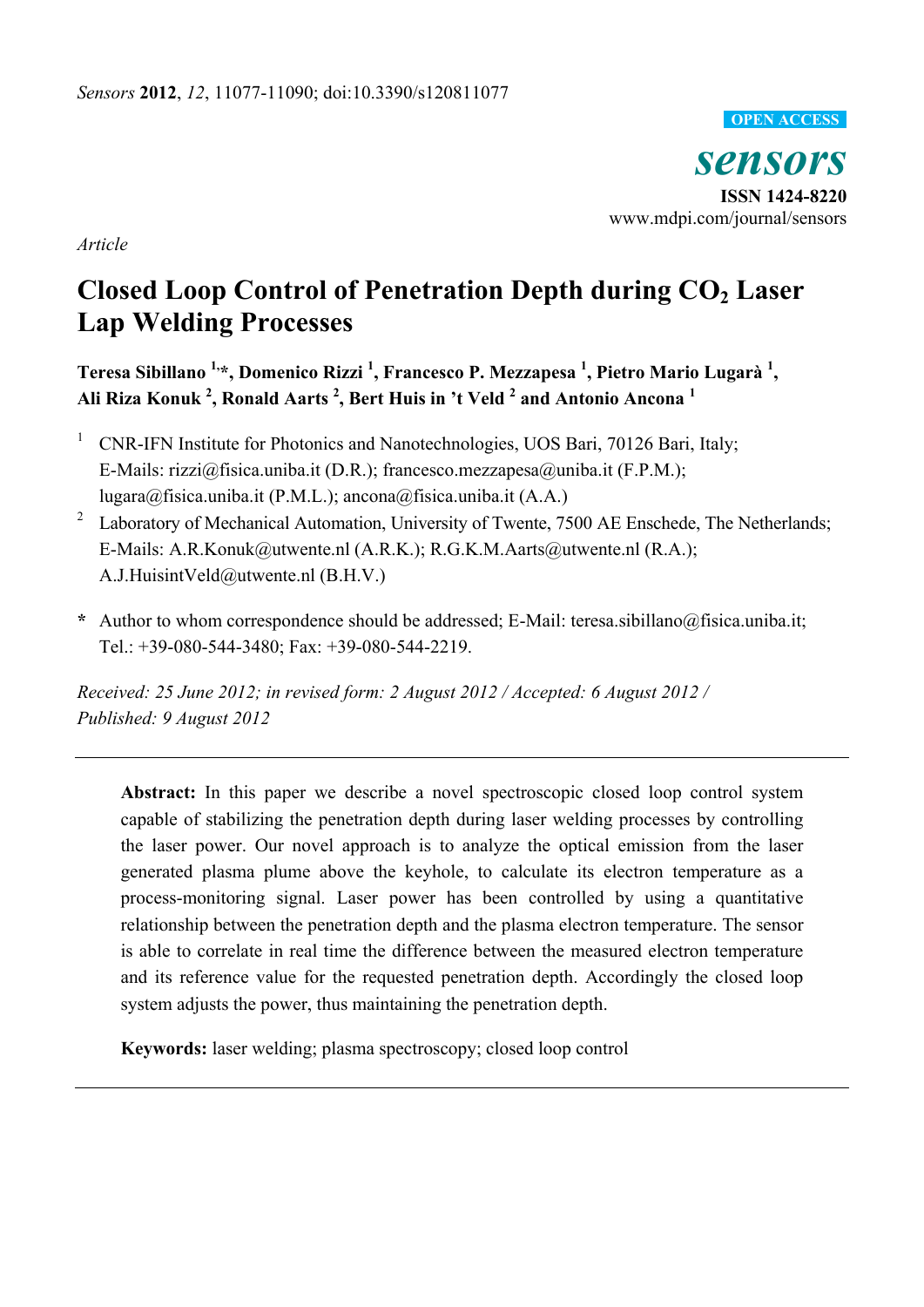## **1. Introduction**

Laser beam welding is a well established joining technique for several applications in both the aerospace [1,2] and automotive industries [3–5], by using different traditional sources, such as  $CO<sub>2</sub>$  or Nd:YAG lasers. Recently, new high power fiber lasers [6,7] are receiving increasing attention in this field, thanks to their high efficiency, high power and unique beam quality. The relationship between process parameters and the final weld quality is very complex. The influence of the process parameters, including laser power, welding speed, focal point position, nozzle configuration and protection gas flow on the weld quality has been explored in recent papers by using, for example, post-process analysis of local deformation during tensile tests [8]. For these reasons, in-process monitoring is a very critical issue to avoid time-consuming post-process analysis and to obtain in-specification products at the highest production rates, by using for example CMOS camera based monitoring systems [9] or the heat radiation intensity collected from the laser irradiated area as an in-process monitoring signal [10,11]. In recent years, a lot of studies have been focused on monitoring of quality of the welded joints. Most of these methods rely on photodiode-based systems that acquire and analyze the electromagnetic emissions generated during the interaction of the laser beam with the materials [12,13]. The phenomena related to the optical emission of the laser-induced plume have been also widely investigated to develop innovative spectroscopic systems  $[14–16]$ . During the  $CO<sub>2</sub>$  laser welding process, a plasma plume is generated above and inside the keyhole, which emits an intense optical radiation. Direct observation of the internal plasma is prevented by the presence of the plasma plume residing above the keyhole, as shown by Zhang *et al.* [17], while the optical emission from the plasma above the keyhole can be easily observed by suitable detectors [14,16]. Optical sensors based on fast spectrometers have the further advantage of providing a detailed analysis of the emission spectrum over a wide wavelength range.

The dynamics of the plasma plume related to change of process settings can be successfully monitored by analyzing its optical emission spectrum. Morphological changes of the spectra [18], correlation and/or anti-correlation between different spectral lines [15] and the oscillations of the plasma plume [19] have been extensively investigated in our previous works.

Successful control of the laser power during the process is one of the most significant steps towards automation, since this parameter mainly determines the energy input transferred to the workpieces. On the basis of the above described techniques, a number of closed-loop process control systems have been proposed and realized in recent years. Several works have been dedicated to the design of closed loop controllers by using the laser power as a control variable. Postma *et al.* [20] developed a closed-loop controller able to maintain full penetration in mild steel sheets during Nd:YAG laser welding. Their approach consisted in measuring the intensity of the infrared (IR) radiation coming from the weld pool. This signal has been then used as input for the closed-loop controller. However, this approach is strongly influenced by the signal level and it can suffer from instabilities due to natural perturbations of the process [21]. Differently, Bagger *et al.* [22] developed a closed-loop controller of the laser power to maintain an even seam width on the root side of the welds. They used a continuous wave (cw)  $CO<sub>2</sub>$  laser source for their experiments. Here, the input signal was the integrated optical emission collected, by means of photodiodes, from the bottom of the weld. The major limitation of this system was related to the positioning of the detectors.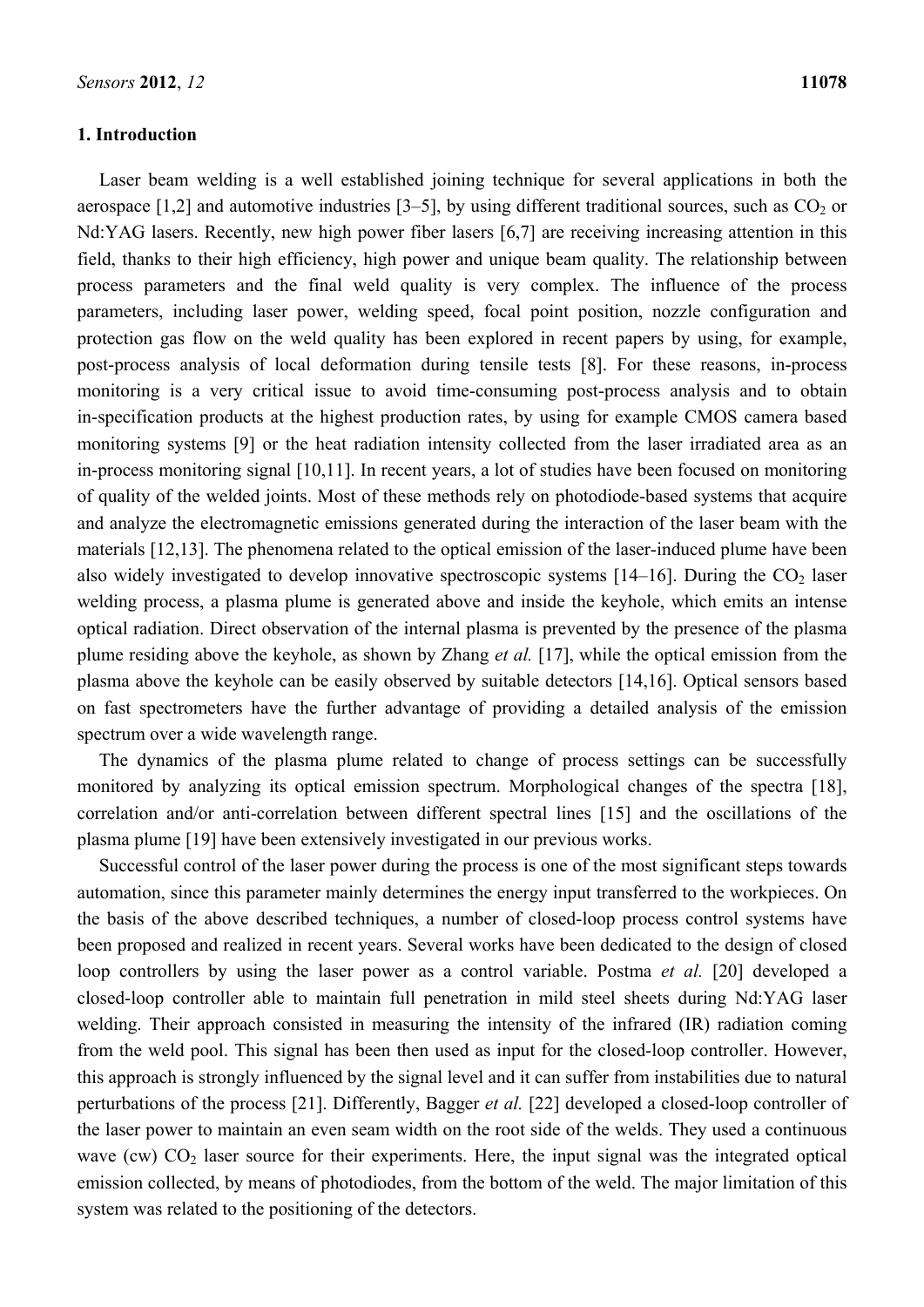Several authors have demonstrated the possibilities of feedback strategies by controlling the focal-point position [23], which has significant influence on the welding process and the weld quality. The focal shift may strongly influence the laser power intensity on the samples due to non-planar work-piece or thermal focusing of the lens. Zhang *et al.* [24] developed a double-closed loop control of the focal point position for  $CO<sub>2</sub>$  laser beam welding, by simultaneously using a plasma charge sensor and a photodiode sensor. The control system was able to follow the contours of the work-piece surface and to adjust the focal point position, thus compensating for the thermal focusing effect. Another system [25] exploited the light emitted during the process, together with the chromatic aberrations of the focusing optics, to determine the position of the laser beam focal spot relative to the work-piece surface. In this case, closed loop operation on the focal point position has been demonstrated over a wide range of welding conditions.

In this paper, we describe a novel spectroscopic closed loop control system capable of stabilizing the penetration depth during laser welding processes by using the laser power as the control variable. Our approach is to use the plasma electron temperature as an in process-monitoring signal. This physical quantity is estimated starting from the analysis of the optical radiation emitted by the plasma plume above the keyhole. The laser power has been controlled exploiting the quantitative relationship between the penetration depth and the plasma electron temperature. Lap welding of stainless steel sheets has been carried out with a cw  $CO<sub>2</sub>$  laser. The sensor measures the difference between the real time value of the electron temperature and a reference value, corresponding to the requested penetration depth. Accordingly, the closed-loop controller adjusts the laser power in order to reduce this temperature difference and maintain the desired penetration depth. The main objective of this system is to reduce the process waste due to incomplete or excessive weld penetrations, thus increasing the production rate and lowering the costs. Several aspects of the welding process have been also explored in order to evaluate the robustness of the closed loop controller. In particular we have investigated how rapidly any perturbation of the incident laser power induces an appreciable change of both the penetration depth and the plasma electron temperature and, correspondingly, how fast is the response of the designed control system.

## **2. Experimental Procedure**

#### *2.1. Experimental Details*

Lap weldings were carried out with a  $CO<sub>2</sub>$  laser source delivering a maximum output power of 2,500 W in cw regime, focused onto the workpiece surface through a parabolic focusing mirror of 200 mm focal length. For the welding trials, overlap welds have been realized with 1 mm-thick on top of 2 mm-thick AISI304 stainless steel plates. The welding speed has been kept constant at 50 mm/s for all the experiments, as well as the beam focus position on the top surface of the sample. The argon gas has been provided from the top side of the weld at a flow rate of 60 L/min and a nozzle stand-off distance of 6 mm, as depicted in Figure 1. Only the laser power has been changed during the experiments, from 800 W to 1,700 W, corresponding to a heat input ranging from 16 J/mm to 36 J/mm [26], to obtain different penetration depth values.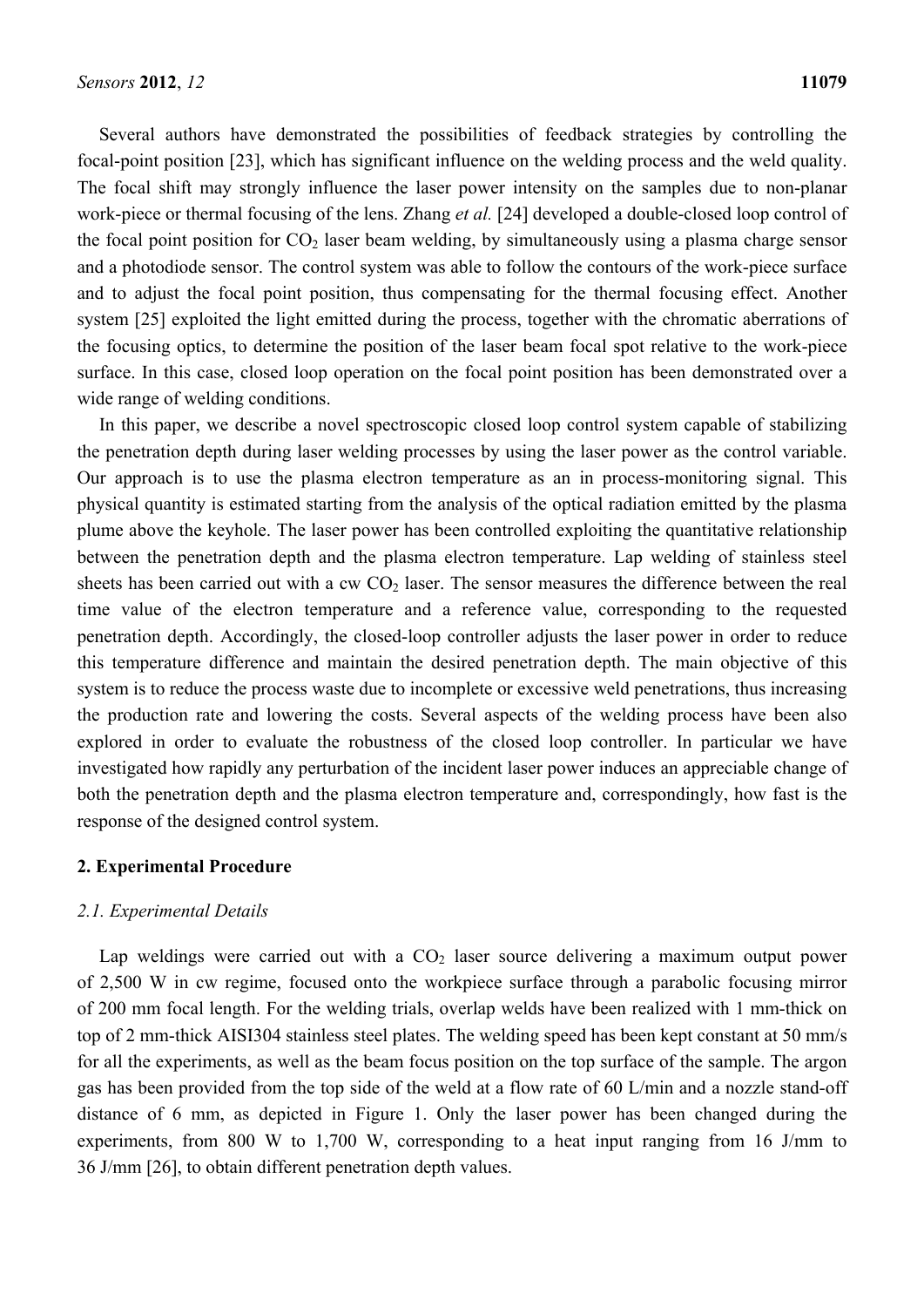



The plasma optical emission has been collected by a 6-mm focal length collimator which was placed at an angle of about 60 degrees with respect to the laser beam axis. The collected radiation was sent through a 200 µm-core fiber to the 10 µm entrance slit of an Ocean Optics USB2000+ miniature spectrometer equipped with a holographic grating having a groove density of 1,800 L/mm, and a 2,048 pixel CCD detector array. Despite of the limited spectral bandwidth, from 400 nm to 530 nm, the spectrometer has been designed in order to have a relatively high spectral resolution of 0.12 nm which is necessary to resolve the huge amount of spectral lines composing a typical  $CO<sub>2</sub>$  laser welding plasma emission spectrum. Previous studies have indeed shown that, in case of  $CO<sub>2</sub>$  laser welding of stainless steel, most of the plasma optical emission lines useful for the electron temperature calculation are found in this spectral range [26,27].

To measure the bead profiles the samples were sectioned, polished and macroscopically etched to reveal the structures of interest. Metallographic analyses of the welded joints cross sections have been carried out in order to measure the penetration depth obtained under several operating condition by using a stereo microscope equipped with a CCD camera and suitable software for image capture and analysis.

## *2.2. Electron Temperature Calculation*

The AISI304 steel alloy is mainly composed of iron, chromium and manganese. The plasma emission spectra acquired during our experiments showed, in the investigated spectral range, a dense discrete contribution consisting of hundreds of emission lines, belonging to the aforementioned chemical species [26]. Due to the relatively low laser power employed (from 800 to 1,700 W), the plasma was weakly ionized, thus most of the spectral lines were ascribed to iron, chromium and manganese in their atomic excited states: Fe(I), Cr(I), Mn(I), respectively.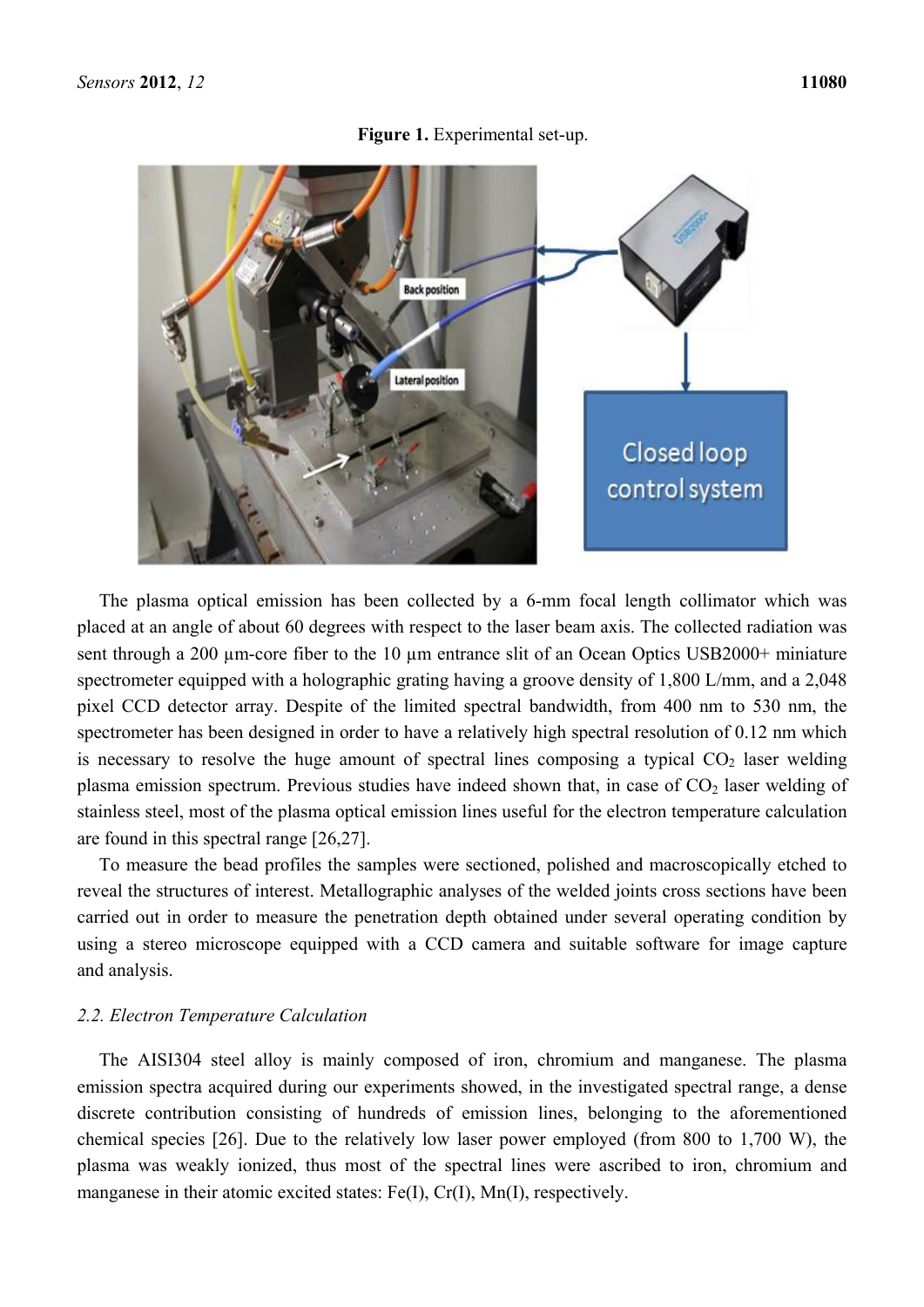The high resolution of our spectrometer allowed us to spectrally resolve and catalogue the chemical species present in the plasma, with the help of the NIST atomic spectra database [28]. From our previous studies [26,27] we selected the most suitable pair of lines, to be used for the electron temperature calculations.

This physical quantity has been calculated using the line intensity ratio method, according to the following equation [29], after verifying that the hypothesis of Local Thermal Equilibrium was valid:

$$
T_e = \frac{E_1 - E_2}{k \ln \left(\frac{I_1 \lambda_1 A_2 g_2}{I_2 \lambda_2 A_1 g_1}\right)}
$$
(1)

In this equation, the labels 1 and 2 refer to two spectral lines of the same element and  $I_i$ ,  $\lambda_i$ ,  $g_i$ ,  $A_i$ and  $E_i$  (i = 1, 2) represent the line intensity, wavelength, statistical weight, transition probability and the energy of the excited state, respectively.  $T_e$  and k are the electron temperature and the Boltzmann constant, respectively.

The welding plasma emission spectra have been acquired by using the spectrometer at its highest rate of 1 kHz, corresponding to an acquisition time of 1 ms for each spectrum. The acquired data were processed in real-time by a Labview program performing the identification of the pre-selected couple of lines (see references [26,27] for more details), their intensity measurement and the plasma electron temperature computation and visualization at the user interface. The overall sampling time of the Labview code, including the acquisition time, was found to be around 5 ms, resulting in a maximum signal sampling rate of about 200 Hz.

#### **3. Closed Loop Design and Configuration**

Figure 2 shows an overview of the controller operation. The electron temperature signal was used by the controller to stabilize the penetration depth at the desired value by adjusting the laser power. The core of the controller is a Proportional-Integral (PI) algorithm, based on the following equation:

$$
C(s) = K_{p} \left( 1 + \frac{1}{sT_{i}} \right)
$$
 (1)

in which  $K_p$  and  $T_i$  are constant parameters that denote controller gain and integral time constant parameters, respectively, and variable *s* indicates that the equation is expressed in the Laplace domain. The electron temperature set point  $T_{\text{e,ref}}$ , for a desired penetration, has been determined according to the relation found in the preliminary welding tests and expressed in Figure 3. Like the P-only controller, the PI algorithm computes a controller output from its input. In our case the controller output was an analogic voltage signal  $(0-10 \text{ V})$  linearly related to the laser power level  $(0-2,500 \text{ W})$ . The input signal was the difference  $\Delta T_e$  between the current electron temperature signal and its reference value. The computed output from the PI algorithm depends on the controller tuning parameters and the controller's input. The integral action ensures that the PI controller eliminates an offset, which is not possible with a P-only controller. To improve the controller performance at the start of the weld an initial laser power based on previous experiments is added to the controller output. Thus, PI controllers provide a balance of complexity and capability that makes them a widely used algorithm in process control applications.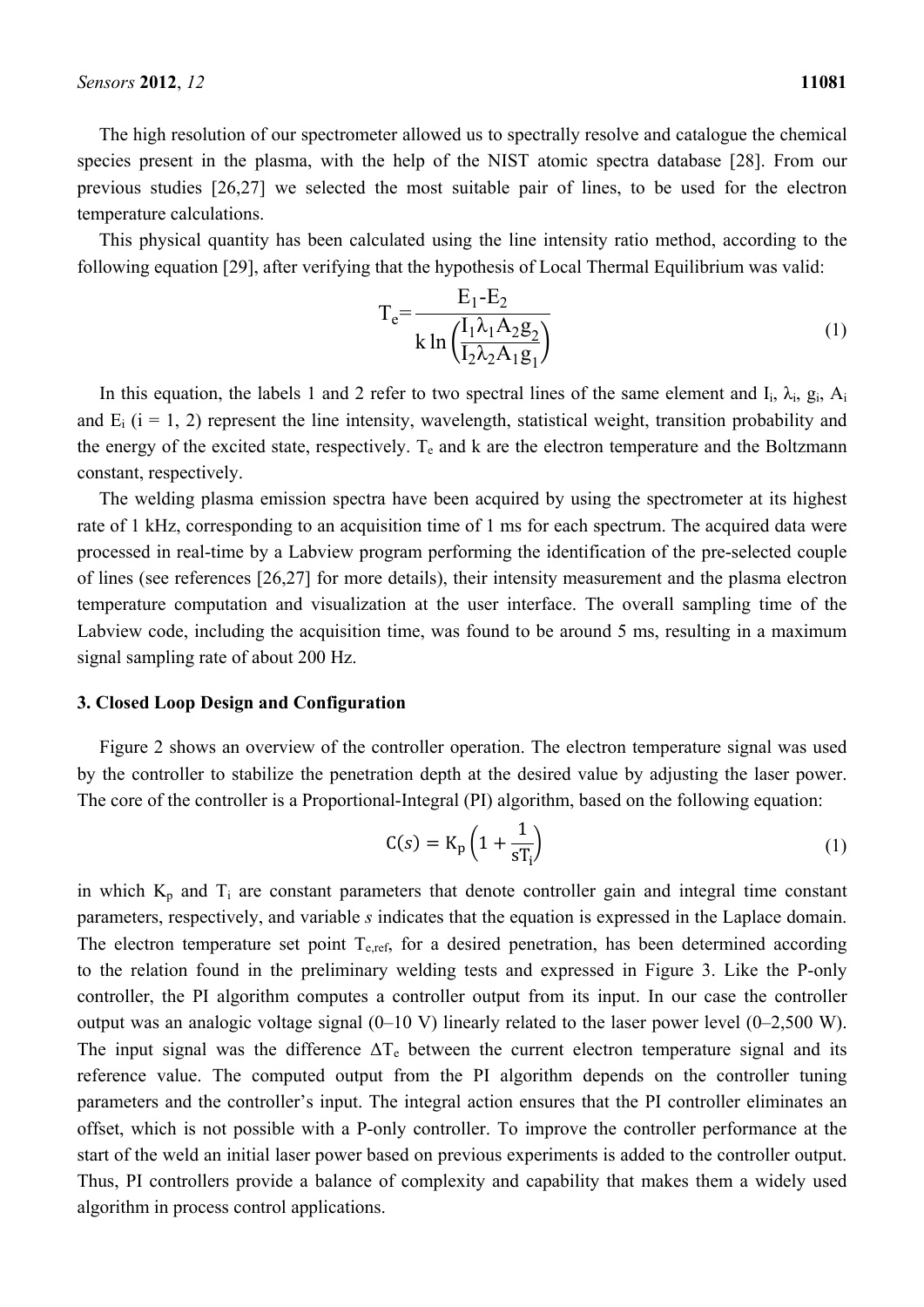

**Figure 3.** Characterization curve of penetration depth as a function of the Fe(I) electron temperature, at a welding speed of 50 mm/s.



# **4. Results and Discussion**

## *4.1. Characterization Tests*

Preliminary welding tests aimed at defining a relationship between the penetration depth and the electron temperature. For this purpose, several welding trials have been performed by dynamically changing the incident laser power and by acquiring the plasma emission spectra at the fastest achievable rate.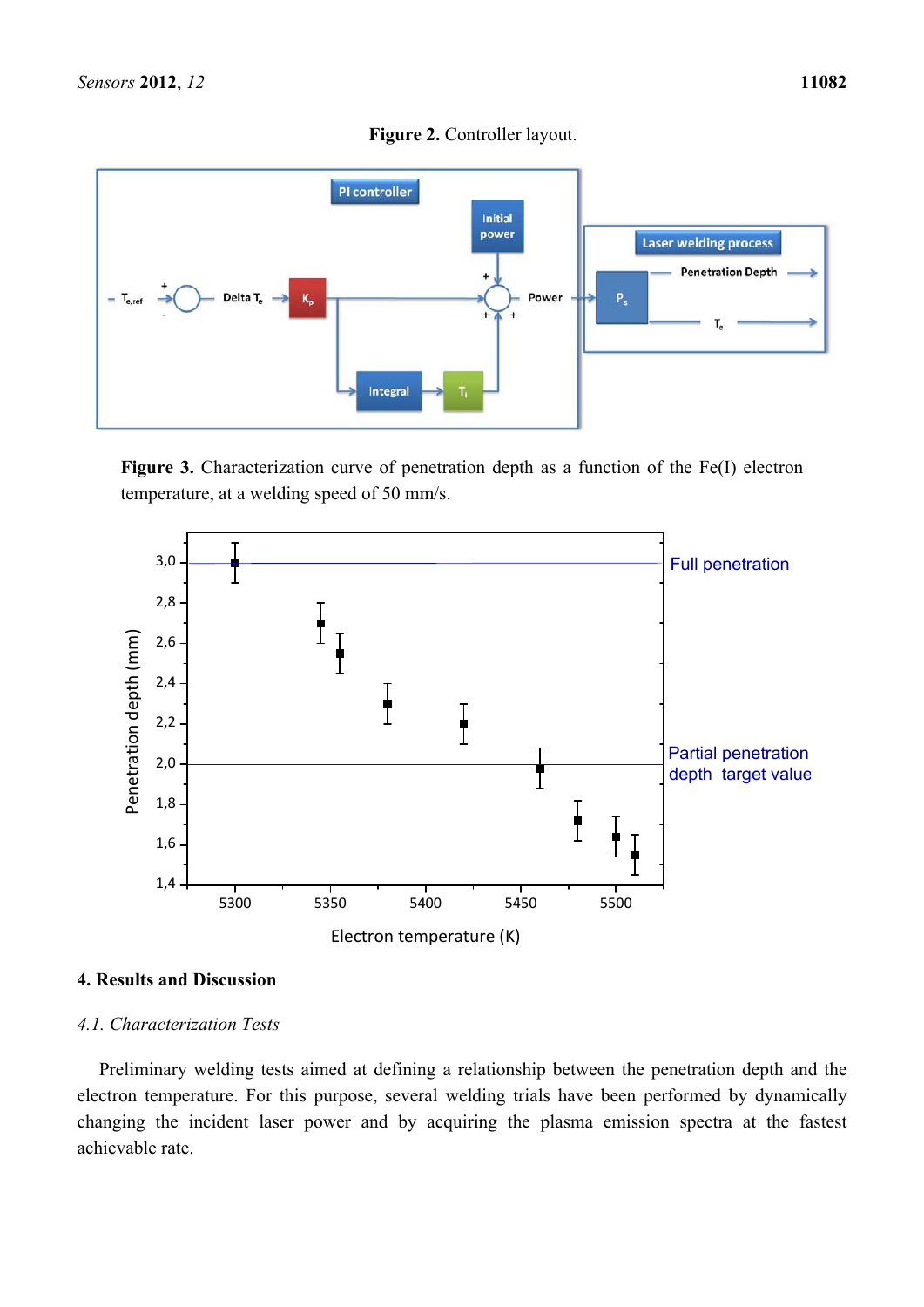Results demonstrate that the electron temperature is a consistent physical quantity able to identify a dynamic change of the penetration depth caused by the varying laser power, as showed in Figure 3. Here, the penetration depth is measured starting from the surface of the work-piece where the laser beam impinges, *i.e.*, on top of the 1-mm-thick steel sheet overlapped onto the 2-mm-thick specimen. Therefore, a 2-mm-deep weld corresponds to a full penetration of the top sheet and half a penetration of the bottom sheet, while a 3-mm penetration depth indicates a fully penetrated lap joint all-through the two specimens. A detailed description of the characterization procedure is reported in our previous works [11].

The singular behavior of the Fe(I) electron temperature is worth noting: all experiments showed that the plasma temperature apparently decreases with the laser power, thus resulting to be inversely proportional to the penetration depth [11,12]. This trend of the signal has to be ascribed to the position of the light collecting system with respect to the plasma plume above the keyhole. In our experiments, the angle of view of the collimator was fixed at around 60° degrees with respect of the beam direction, and it mainly pointed on top of the keyhole. Thus, for deeper penetrations, only the radiation emitted by the outer and colder shell of the plume was collected and lower temperature values were thus measured as far as a higher penetration depth was achieved.

## *4.2. Closed Loop Results*

Two series of tests were conducted to investigate the performance of the controller in response to a linear change of the laser power. In the first series, a 2 mm penetration depth has been chosen as target value. Preliminary welding tests, described in Section 2.2, have been carried out to find the laser power P necessary to obtain a joint penetration depth of 2 mm over 3 mm full sample thickness, at a fixed value of the welding speed. The optimal process parameters have been found to be a laser power of 1,200 W at a welding speed of 50 mm/s. The electron temperature was calculated using two neutral iron (Fe(I)) emission lines at 421.91 nm and 517.09 nm respectively. As a result of the characterization experiments, the corresponding Fe(I) electron temperature set-point has been found to be 5,460 K, as shown in Figure 3. The optimization of the controller parameters  $K_p$  and  $T_i$  have been carried out performing several welds at predetermined laser process parameters, looking for the quickest and steadiest response of the controller performances. As a result, the K<sub>p</sub> and T<sub>i</sub> values were set to −2 W/K and 150 ms, respectively. It is worth noting that a negative value for  $K_p$  is only related to the inverse proportionality between the laser power and the electron temperature signals.

The experiments have been designed such that the controller drives the early stage of the weld at a constant predetermined initial laser power value. After that time interval, the controller starts its action by comparing the measured electron temperature with the expected one at the desired penetration depth. Figure 4(a,b) shows the electron temperature and the laser power measured by the sensor respectively for a welding test performed by setting a starting power level equal to the optimal value. The transverse cross sections (Figure  $4(c)$ ) in different point of the welded joint confirmed a steady average joint depth of around 2 mm.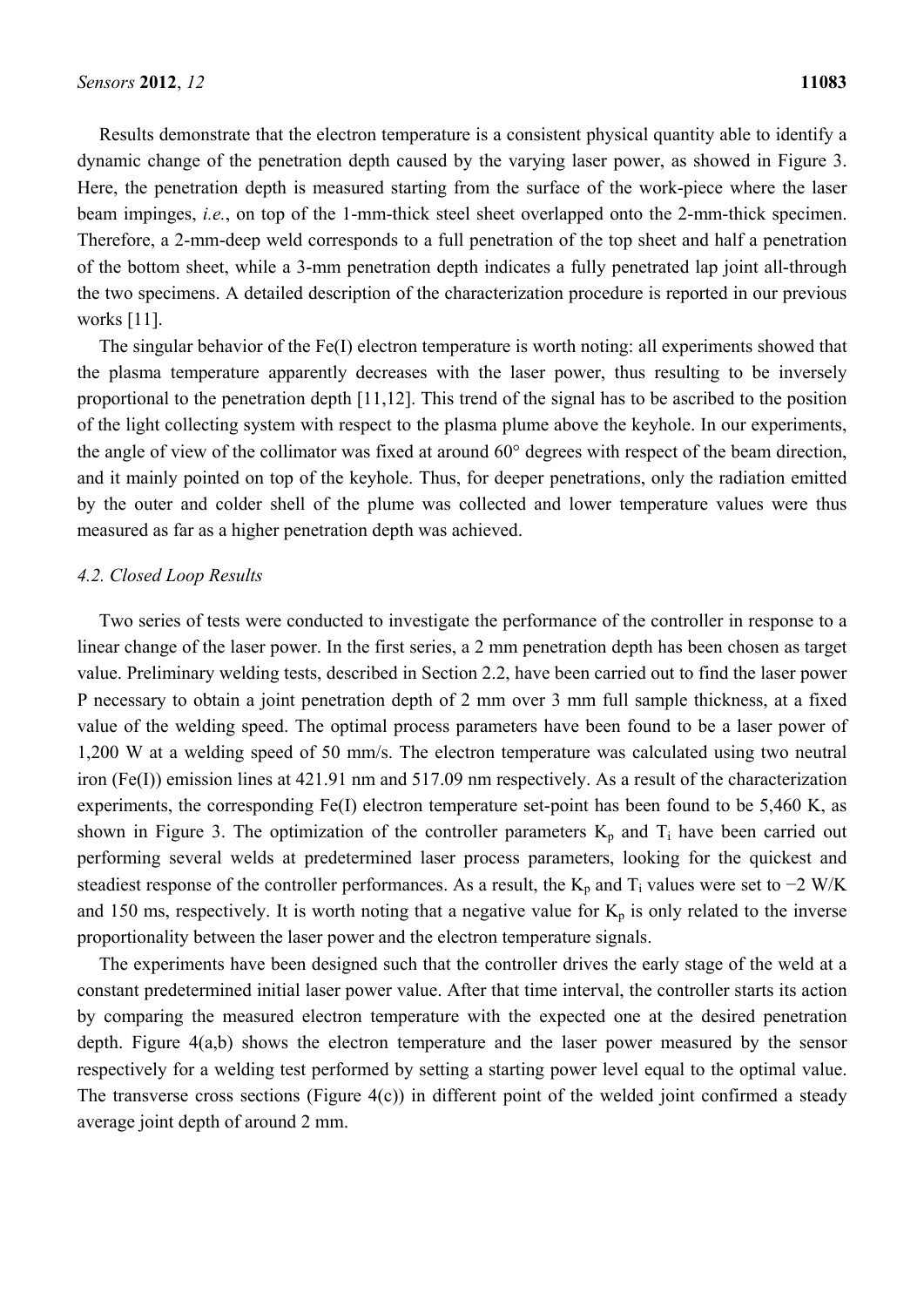**Figure 4.** (a) Electron temperature signal behavior. Controller parameters:  $T_{\text{e,ref}} = 5,460 \text{ K}$ corresponding to a penetration depth of 2 mm; K<sub>p</sub> = −2 W/K; T<sub>i</sub> = 150 ms. Initial laser power = 1,200 W. (**b**) Laser power measured by fast power sensor. (**c**) Penetration depth measurements.



The in-process monitoring results, under feedback control, are demonstrated more clearly in Figure 5. The initial laser power has been set at 960 W, 20% lower than the optimal set point, in order to test the ability and the response speed of the controller to reach the target penetration depth when it is activated. As described in Section 2.2, a higher value of the electron temperature was measured for a lower value of incident power, resulting in a lack of penetration. Figure 5(b) shows how the control system was able to rapidly increase the laser power from 960 W to 1,200 W, while the electron temperature almost linearly decreased from the initial value to its set point. Here, a stable penetration depth, very close to the target value, was achieved, as evidenced by the transverse cross sections measurements showed in Figure 5(c).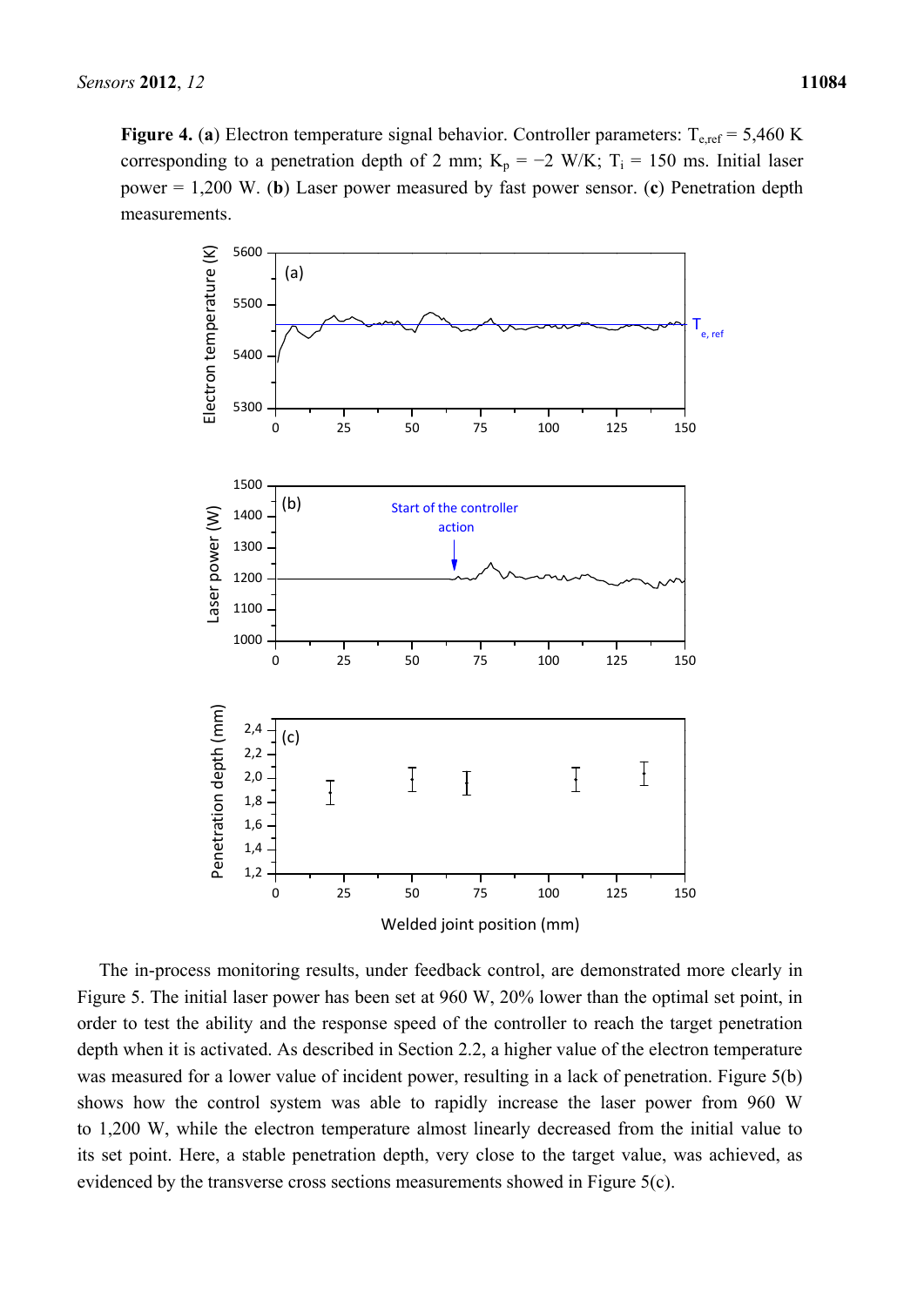

Finally, the starting laser power was set at 1,440 W, 20% higher than the optimal value, thus producing a higher penetration depth as shown in Figure 6(a,b). As soon as the controller was activated, the laser power started to decrease and, consequently, the measured electron temperature signal began to rise until its set point was achieved, corresponding to the optimized laser power value. Also in this case, the results of macrographs, plotted in Figure 6(c), showed that the penetration gradually approached and stabilized to its target value of 2 mm.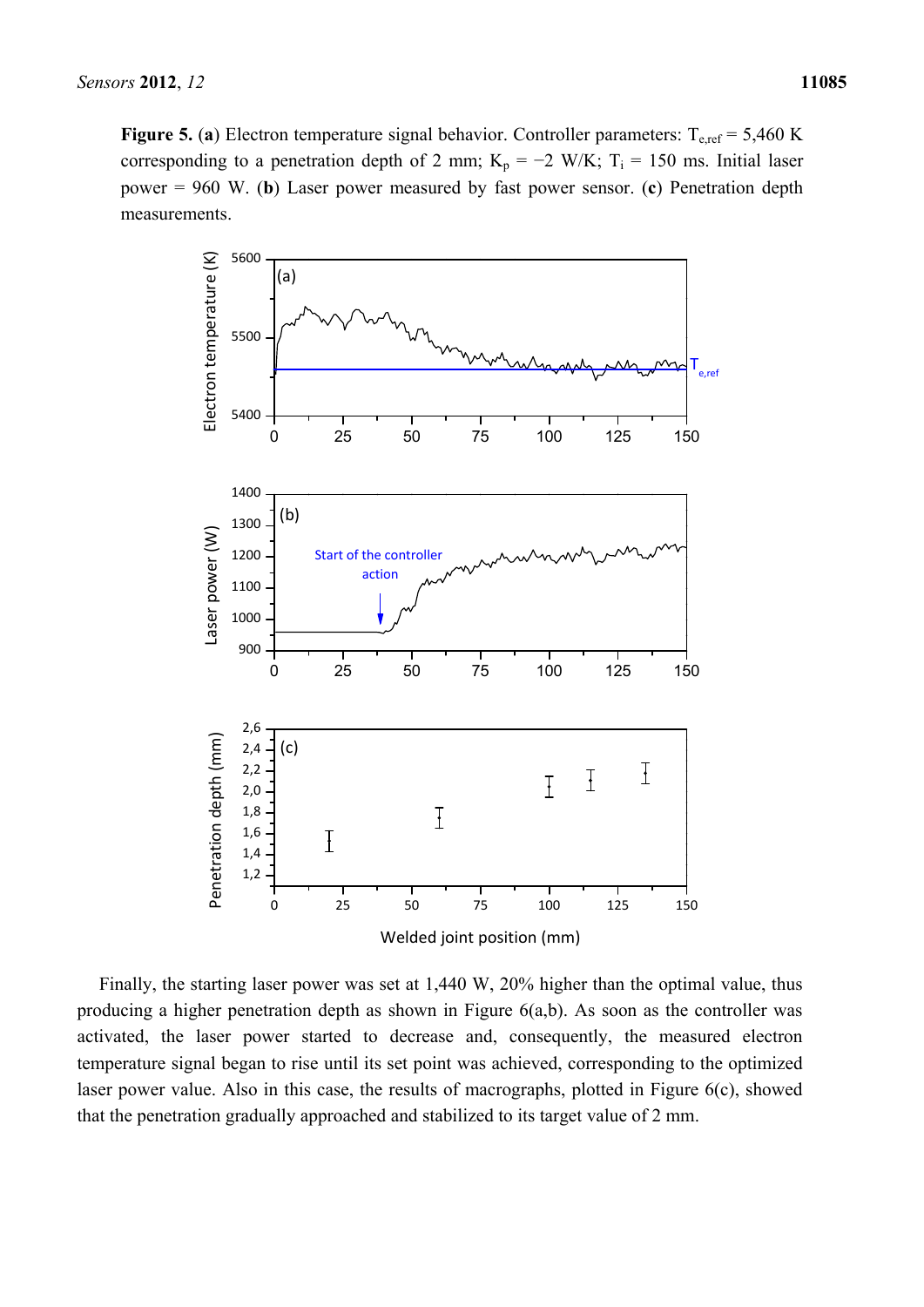

In the second series of experiments, we tested the reliability of the sensor by setting a different value for the target penetration. Here, a joint depth of 3 mm has been chosen as target value, corresponding to a full penetration through the two overlapped steel sheets. Such a condition was achieved at a laser power of 1,800 W and a welding speed of 50 mm/s, corresponding to an electron temperature set point of 5,290 K.

Figure 7 shows the results obtained by setting a starting value for the laser power 20% lower than 1,800 W. When activated, the controller adjusted the analog voltage signal driving the laser power, according to how far the measured electron temperature was from its set point. A correction of the penetration depth was obtained after around 1 second, as shown by the visual inspection of the rear side of the joint. Here, a fully penetrated weld has been observed in the last part of the seam, when the controller was activated thus driving the laser power to its optimal value of about 1,800 W.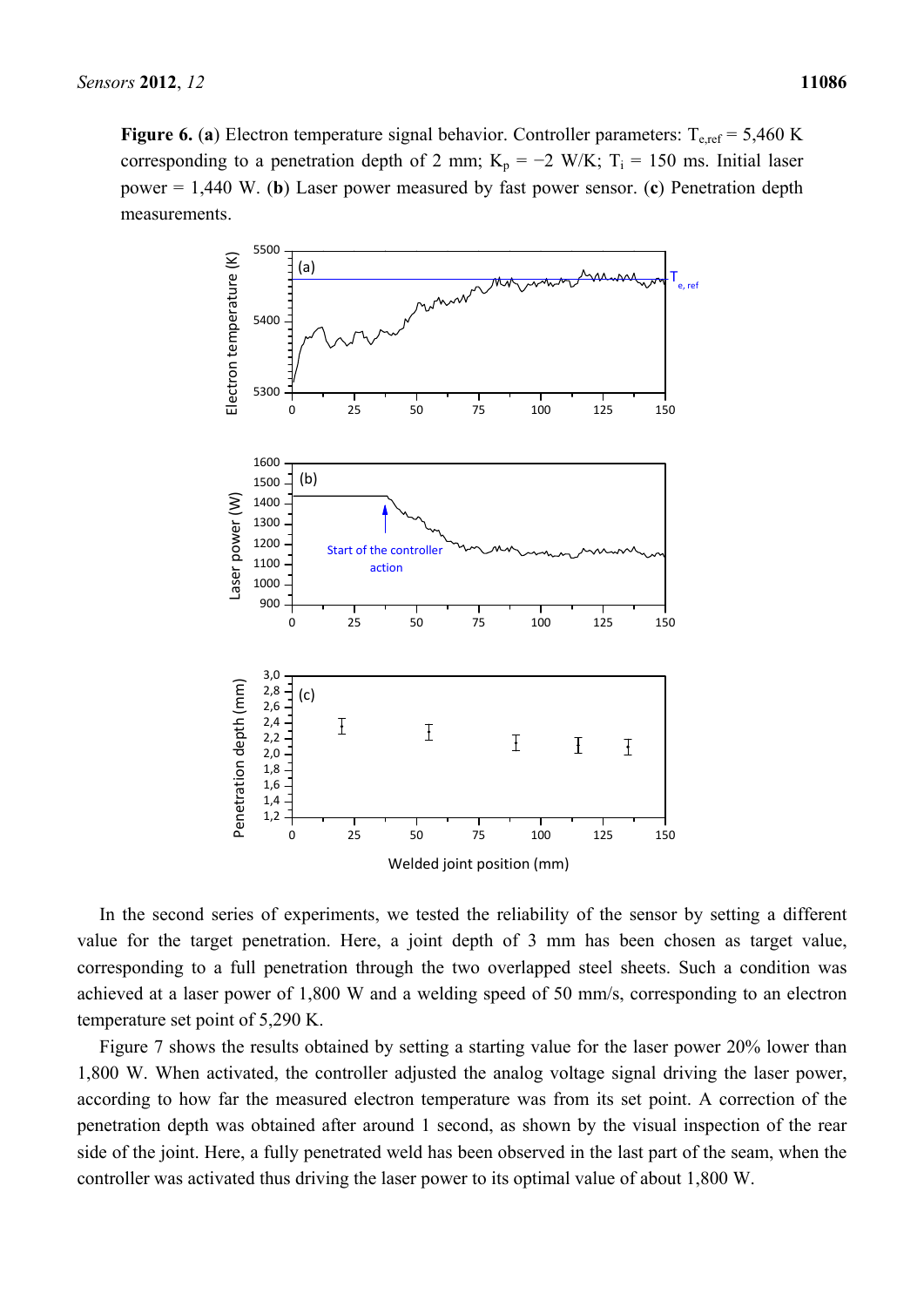**Figure 7.** (a) Electron temperature signal behavior. Controller parameters:  $T_{\text{e,ref}} = 5,300 \text{ K}$ corresponding to a (full) penetration depth of 3 mm; K<sub>p</sub> = −2 W/K; T<sub>i</sub> = 150 ms. Initial laser power = 1,450 W. (**b**) Laser power measured by fast power sensor. (**c**) Top and bottom view of the welded joint.



Further experiments have been performed where the laser power has been varied over a wide range and with different target penetration depths. The reliability of our closed loop control system was confirmed with quite fast response times of around a few ms under these different conditions.

## **4. Conclusions**

In this work, an efficient nonintrusive closed loop control system for  $CO<sub>2</sub>$  laser welding, based on a spectroscopic approach, has been successfully demonstrated. The lap welding process of stainless steel sheets has been characterized to obtain a relationship between the plasma electron temperature and the penetration depth. Once activated, our control system is able to adjust the laser power in order to reach and hold a required penetration depth through the real time measurement of the welding plasma electron temperature. The developed control system is potentially adaptable to different experimental conditions, and key controller parameters can be readily modified in order to ensure successful operation when welding parameters are changed. Precise calibration is required to adapt the controller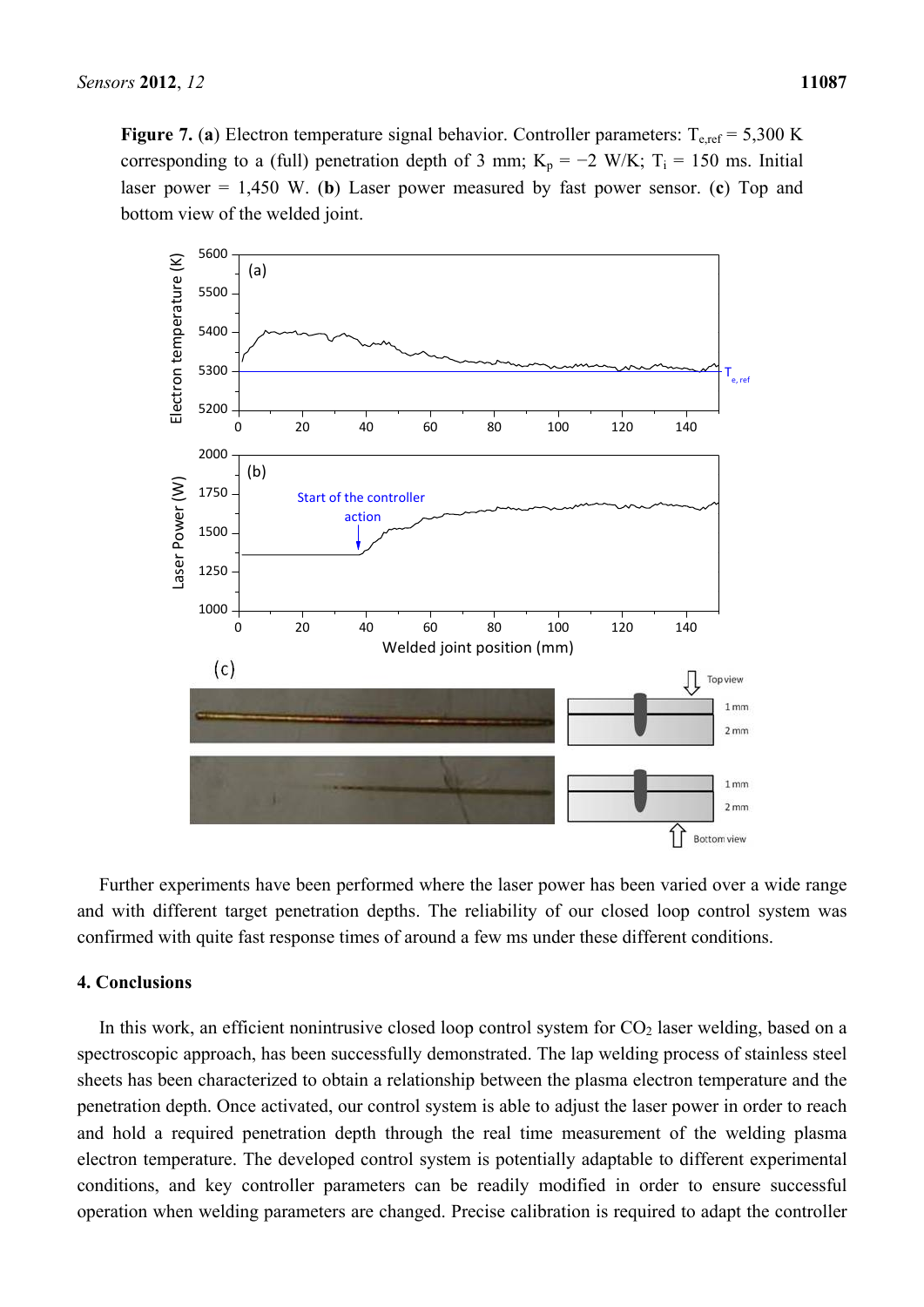to each specific experimental configuration (laser type, material and penetration depth). Further investigations will be addressed to investigate the response of the system to a change of welding speed or the weld geometry, e.g., butt-welding.

## **Acknowledgments**

The authors acknowledge the financial support from the European Community under the project "CLET—Closed Loop Control of the Laser Welding Process through the Measurement of Plasma" (contract FP7-SME-2007-1-222279) and the Apulian Regional Network TRASFORMA.

## **References**

- 1. Abderrazak, K.; Ben Salem, W.; Mhiri, H.; Bournot, P.; Autric, M. Nd:YAG laser welding of AZ91 magnesium alloy for aerospace industries. *Metall. Mater. Trans. B* **2009**, *40*, 54–61.
- 2. Lima, M.S.F.; Riva, R.; De Oliveira, A.C.; Siqueira, G.R. Laser beam welding aerospace aluminum using fiber lasers. *Proc. SPIE* **2009**, *7131*, 713128.
- 3. Liedl, G.; Bielak, R.; Ivanova, J.; Enzinger, N.; Figner, G.; Brickner, J.; Pasic, H.; Pudar, M.; Hampel, S. Joining of aluminum and steel in car body manufacturing. *Proc. LIM* **2011**, *12*, 150–156.
- 4. Mikame, K. Application of Laser Material Processing in Toyota Motor Corporation. In *Proceedings of 4th International WLT Conference on Lasers in Manufacturing*, Munich, Germany, 18–22 June 2007; pp. 1–4.
- 5. Dasgupta, A.K.; Mazumder, J. Laser welding of AM60 magnesium alloy*. Magnes. Technol.* **2004**, *2004*, 43–48.
- 6. Parionar, I.; Teleginski, V.; dos Santos, K.; Machado, S.; Zara, A.J.; Zurba, N.K.; Riva, R. Yb-fiber laser beam effects on the surface modification of Al-Fe aerospace alloy obtaining weld filet structures, low fine porosity and corrosion resistance. *Surf. Coat. Technol.* **2012**, *206*, 2293–2301.
- 7. Mueller, S.; Bratt, C.; Mueller, P.; Cuddy, J.; Shankar, K. Laser Beam Welding of Titanium—A Comparison of CO2 and Fiber Laser for Potential Aerospace Applications. In *Proceedings of ICALEO 2008: 27th International Congress on Applications of Lasers and Electro-Optics*, Temecula, CA, USA, 20–23 October 2008; pp. 846–854.
- 8. Scintilla, L.D.; Tricarico, L.; Brandizzi, M.; Satriano, A.A. Nd:YAG laser weldability and mechanical properties of AZ31 magnesium alloy butt joints. *J. Mater. Process. Technol.* **2010**, *210*, 2206–2214.
- 9. Beersiek, J.; Devermann, T.; Behler, K. Practical Applications of In-Process Monitoring For Laser Processes—Not Only for Single Welds and Common Materials. In *Proceedings of ICALEO 2004: 23rd International Congress on Applications of Laser and Electro-Optics*, San Francisco, CA, USA, 4–7 October 2004.
- 10. Kawahito, Y.; Ohnishi, T.; Katayama, S. In-Process Monitoring and Adaptive Control in Micro Lap Seam Welding with Fiber Laser. In *Proceedings of ICALEO 2008: 27th International Congress on Applications of Lasers and Electro-Optics*, Temecula, CA, USA, 20–23 October 2008; pp. 94–98.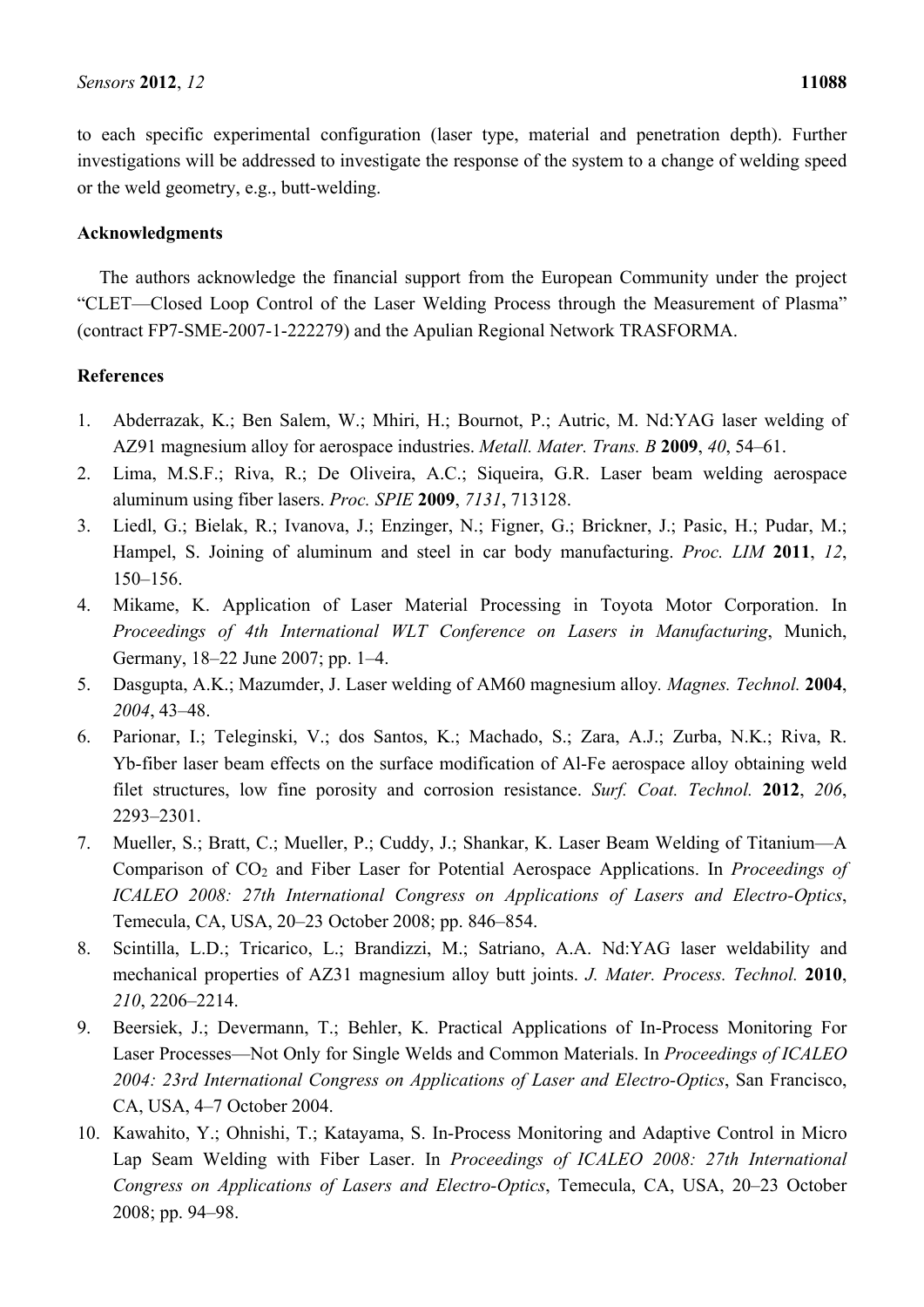- 11. Kawahito, Y.; Kito, M.; Katayama, S. In-process monitoring and adaptive control for gap in micro butt welding with pulsed YAG laser. *J. Phys. D Appl. Phys.* **2007**, *40*, 2972–2978.
- 12. Bardin, F.; Cobo, A.; Lopez-Higuera, J.M.; Collin, O.; Aubry, P.; Dubois, T.; Hogstrom, M.; Nylen, P.; Jonsson, P.; Jones, J.D.C.; Hand, D.P. Optical techniques for real-time penetration monitoring for laser welding. *Appl. Opt.* **2005**, *44*, 3869–3876.
- 13. Kawahito, Y.; Ohnishi, T.; Katayama, S. In-process monitoring and feedback control for stable production of full-penetration weld in continuous wave fibre laser welding. *J. Phys. D Appl. Phys.*  **2009**, *42*, 085501.
- 14. Zaeh, M.F.; Huber, S. Characteristic line emissions of the metal vapour during laser beam welding. *Prod. Eng.* **2011**, *6*, 667–678.
- 15. Sibillano, T.; Ancona, A.; Berardi, V.; Lugara, P.M. Optical detection of condution/keyhole mode transition in laser welding. *J. Mater. Process. Technol.* **2007**, *191*, 364–367.
- 16. Sibillano, T.; Ancona, A.; Berardi, V.; Lugarà, P.M. A real-time spectroscopic sensor for monitoring laser welding processes. *Sensors* **2009**, *9*, 3376–3385.
- 17. Zhang, Y.; Li, L.; Zhang, G. Spectroscopic measurements of plasma inside the keyhole in deep penetration laser welding. *J. Phys. D Appl. Phys*. **2005**, *38*, 703–710.
- 18. Sibillano, T.; Ancona, A.; Berardi, V.; Schingaro, E.; Basile, G.; Lugarà, P.M. A study of the shielding gas influence on the laser beam welding of AA5083 aluminium alloys by in-process spectroscopic investigation. *Opt. Lasers Eng*. **2006**, *44*, 1039–1051.
- 19. Sibillano, T.; Ancona, A.; Rizzi, D.; Lupo, V.; Tricarico, L.; Lugarà, P.M. Plasma plume oscillations monitoring during laser welding of stainless steel by discrete wavelet transform application. *Sensors* **2010**, *10*, 3549–3561.
- 20. Postma, S.; Aarts, R.G.K.M.; Meijer, J.; Jonker, B. Penetration control in laser welding of sheet metal. *J. Laser Appl*. **2002**, *14*, 210–214.
- 21. Graaf de, M.W.; Olde Benneker, J.; Aarts, R.G.K.M.; Meijer, J.; Jonker, J.B. Robust Process-Controller for Nd:YAG Welding. In *Proceedings of ICALEO'05: International Conference on Applications of Lasers and Electro-Optics*, Miami, FL, USA, 31 October–3 November 2005.
- 22. Bagger, C.; Olsen, F.O. Laser welding closed-loop power control. *J. Laser Appl.* **2003**, *15*, 19–24.
- 23. Bautze, T.; Kaiser, T.; Huber, S. Focal Shift Monitoring and Cognitive Closed-Loop Control by Analysis of Co-Axial Video Data*.* In *Proceedings of ICALEO 2009: 28th International Congress on Applications of Lasers and Electro-Optics*, Anaheim, CA, USA, 23–27 September 2009; pp. 849–855.
- 24. Zhang, X.; Chen, W.; Jiang, P.; Liu, C.; Guo, J. Double closed-loop control of the focal point position in laser beam welding. *Meas. Sci. Technol.* **2003**, *14*, 1938–1943.
- 25. Haran, F.M.; Hand, D.P.; Peters, C.; Jones, J.D.C. Focus control system for laser welding. *Appl. Opt.* **1997**, *36*, 5246–5251.
- 26. Sibillano, T.; Rizzi, D.; Ancona, A.; Saludes-Rodil, S.; Rodriguez Nieto, J.; Chmelickova, H.; Sebestova, H. Spectroscopic monitoring of penetration depth in  $CO<sub>2</sub>$ , Nd:YAG and fiber laser welding processes. *J. Mater. Process. Technol.* **2012**, *212*, 910–916.
- 27. Rizzi, D.; Sibillano, T.; Calabrese, P.P.; Ancona, A.; Lugarà, P.M. Spectroscopic, energetic and metallographic investigations of the laser lap welding of AISI304 using the response surface methodology. *Opt. Lasers Eng.* **2011**, *49*, 892–898.